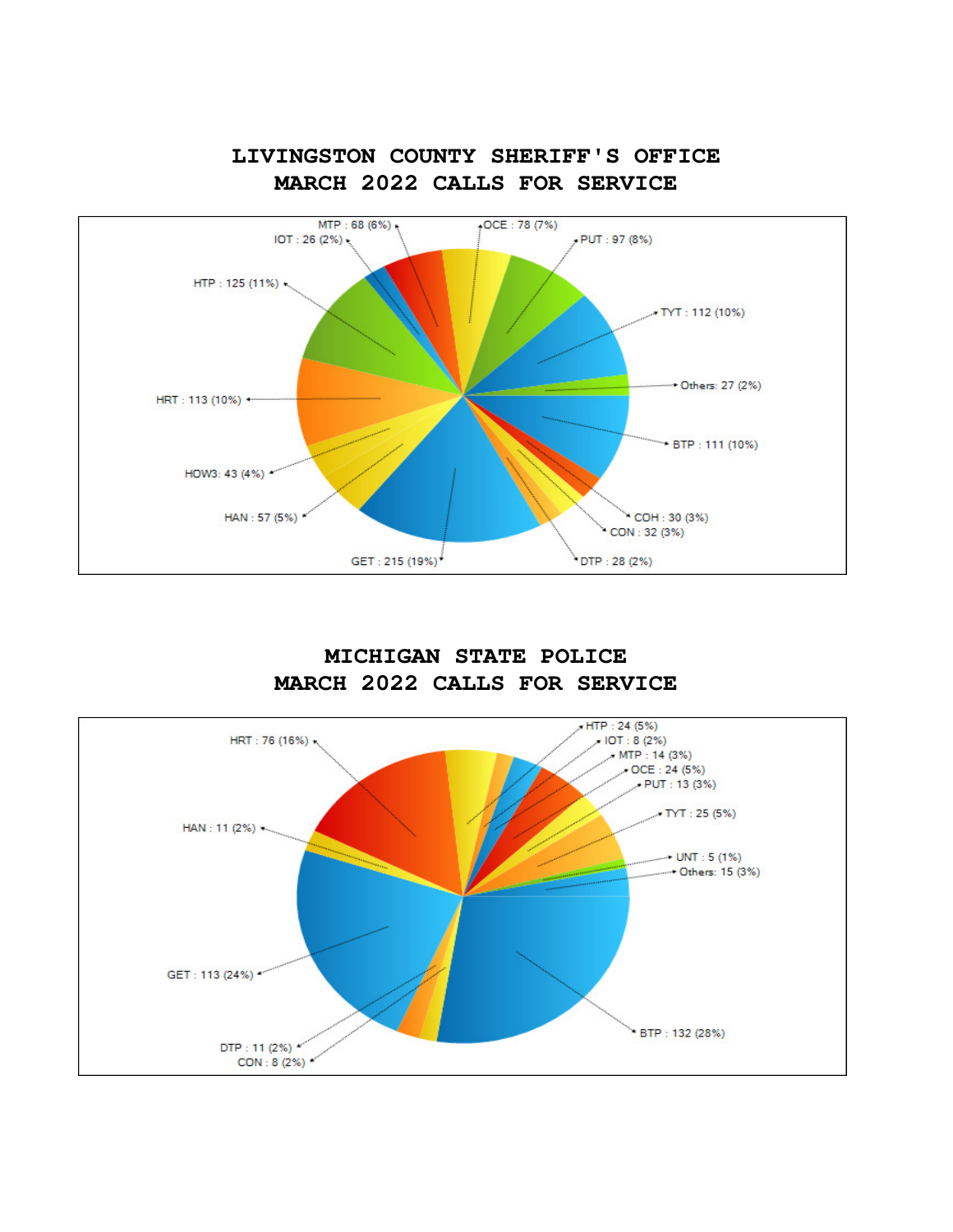## **LIVINGSTON COUNTY SHERIFF'S OFFICE TYRONE TOWNSHIP MARCH 2022**

| <b>Nature</b>                 | # Events       |
|-------------------------------|----------------|
| 911 HANG UP                   | 5              |
| <b>ALARM</b>                  | 9              |
| <b>ANIMAL COMPLAINT</b>       | 8              |
| <b>ASSAULT REPORT ONLY</b>    | $\mathbf{1}$   |
| <b>ASSIST EMS</b>             | 5              |
| <b>ASSIST FIRE DEPARTMENT</b> | 3              |
| <b>ASSIST OTHER AGENCY</b>    | $\overline{2}$ |
| <b>BURGLARY IN PROGRESS</b>   | $\mathbf{1}$   |
| CARDIAC/RESPIRATORY ARREST    | $\mathbf{1}$   |
| <b>CITIZEN ASSIST</b>         | $\overline{7}$ |
| <b>CIVIL COMPLAINT</b>        | 3              |
| <b>DHS REFERRALS</b>          | $\overline{2}$ |
| DOMESTIC PHYSICAL IN PROGRESS | $\overline{2}$ |
| DOMESTIC VERBAL               | $\overline{7}$ |
| <b>FRAUD</b>                  | $\overline{2}$ |
| <b>GAS LEAK OUTSIDE</b>       | $\mathbf{1}$   |
| <b>HAZARD</b>                 | $\overline{7}$ |
| HIT AND RUN ACCIDENT          | $\overline{2}$ |
| <b>INFO- GENERAL</b>          | $\overline{2}$ |
| LOST/FOUND PROPERTY           | $\mathbf{1}$   |
| <b>MDOP</b>                   | $\mathbf{1}$   |
| <b>MESSAGE DELIVERY</b>       | $\mathbf{1}$   |
| <b>MOTORIST ASSIST</b>        | $\mathbf{1}$   |
| <b>OUTDOOR FIRE</b>           | $\mathbf{1}$   |
| PATROL INFORMATION            | 5              |
| <b>PDA</b>                    | 6              |
| PIREF (REFUSE EMS)            | $\mathbf{1}$   |
| PPO VIOLATION                 | $\mathbf{1}$   |
| <b>ROAD RUNOFF</b>            | $\mathbf{1}$   |
| <b>STRUCTURE FIRE</b>         | $\mathbf{1}$   |
| <b>SUSPICIOUS SITUATION</b>   | 5              |
| <b>SUSPICIOUS VEHICLE</b>     | $\mathbf{1}$   |
| TRESSPASSING, LOITERING       | $\mathbf{1}$   |
| <b>UNKNOWN ACCIDENT</b>       | 3              |
| <b>WELFARE CHECK</b>          | 12             |
|                               |                |

**TOTAL:** 112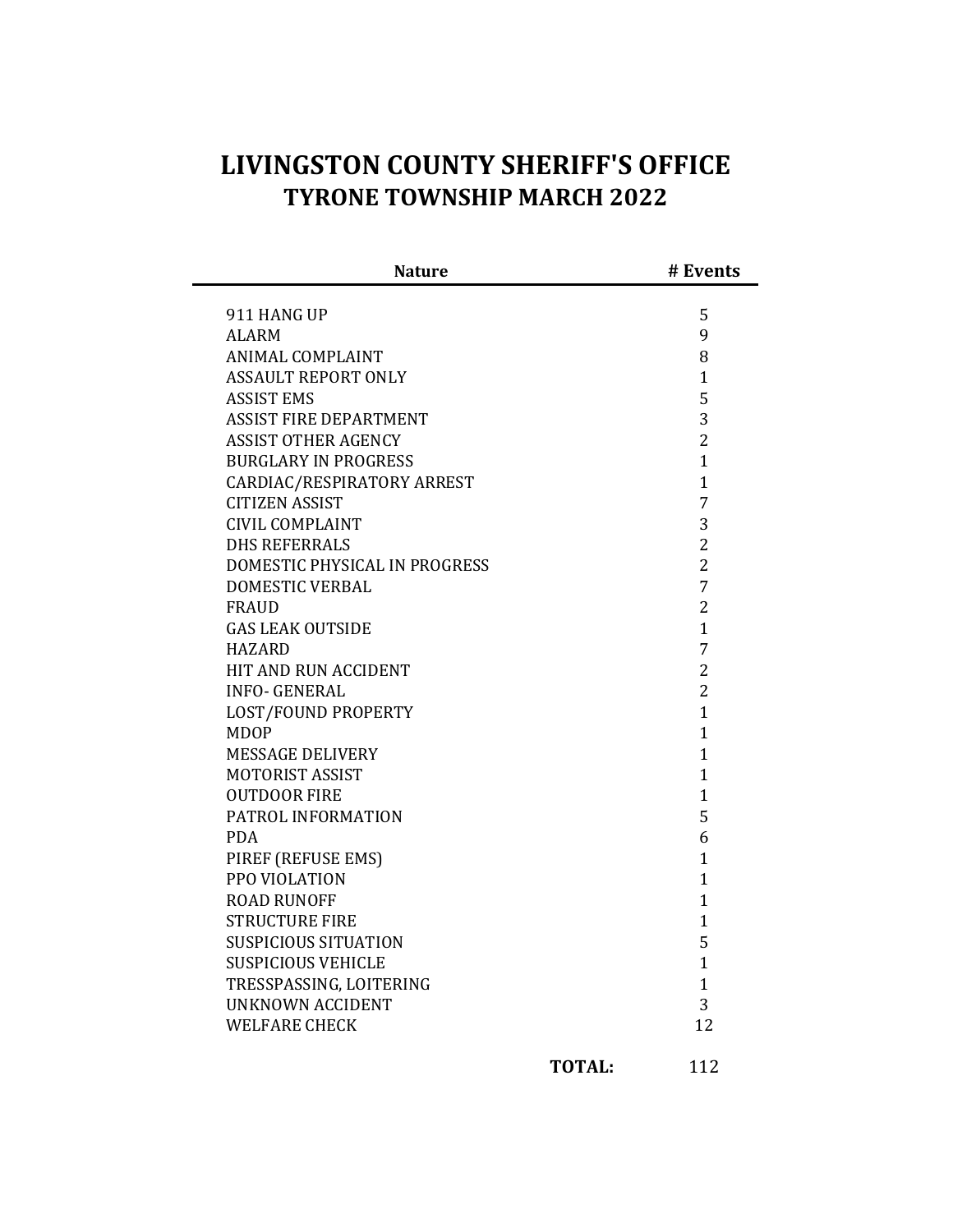## **TYRONE TOWNSHIP**

| <b>MONTH</b>     | <b>CALLS FOR SERVICE</b> | <b>TICKETS WRITTEN</b> | <b>ARRESTS</b> |
|------------------|--------------------------|------------------------|----------------|
| JANUARY          | 111                      | 17                     | 2              |
| FEBRUARY         | 91                       | 15                     | $\Omega$       |
| MARCH            | 112                      | 21                     | $\overline{2}$ |
| APRIL            |                          |                        |                |
| MAY              |                          |                        |                |
| <b>JUNE</b>      |                          |                        |                |
| JULY             |                          |                        |                |
| AUGUST           |                          |                        |                |
| <b>SEPTEMBER</b> |                          |                        |                |
| <b>OCTOBER</b>   |                          |                        |                |
| <b>NOVEMBER</b>  |                          |                        |                |
| <b>DECEMBER</b>  |                          |                        |                |
|                  |                          |                        |                |
| TOTALS:<br>YTD   | 314                      | 53                     | 4              |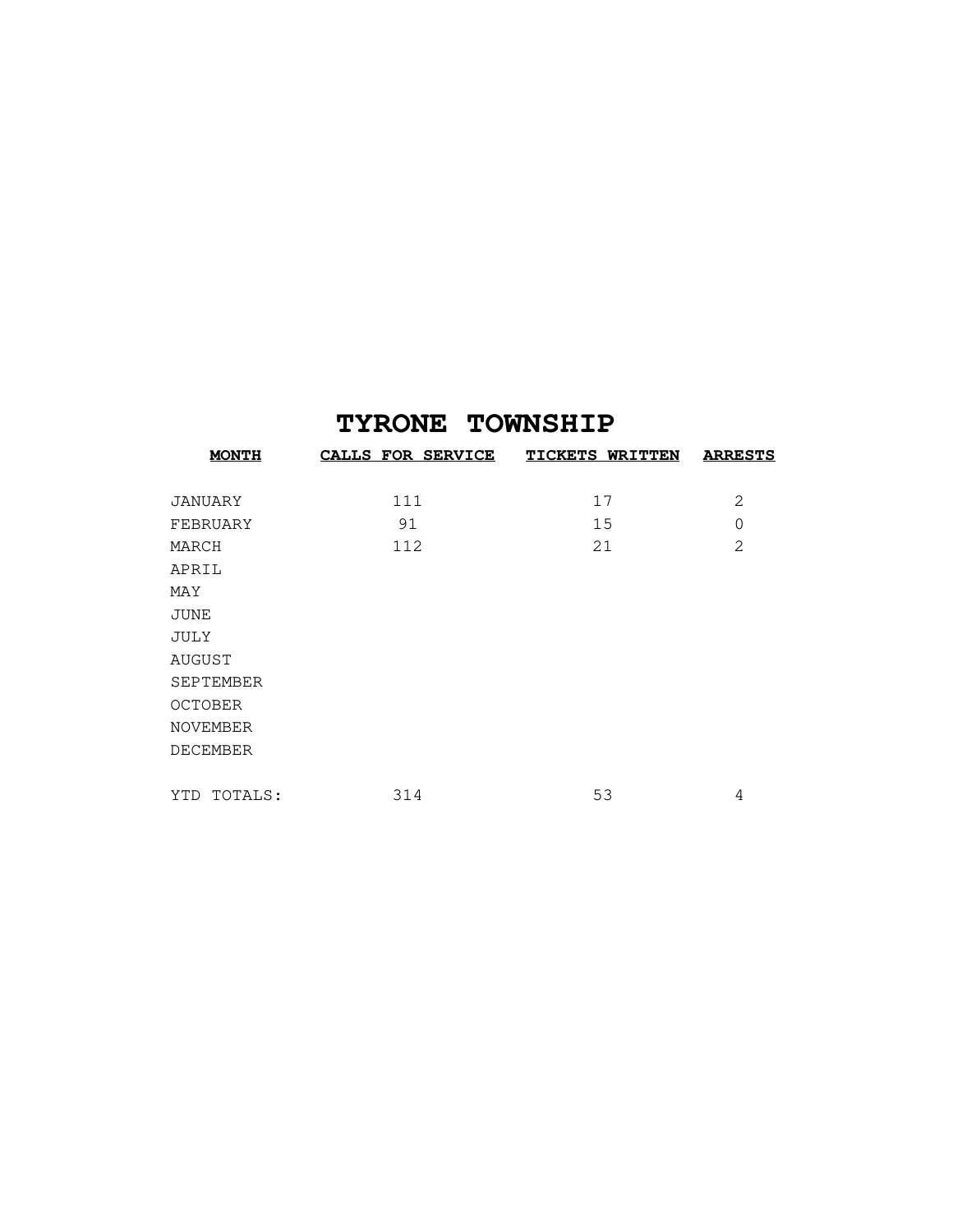|                 | <b>NUMBER OF</b> | <b>RESPONSE TIME</b><br><b>NUMBER OF</b> |                  | <b>RESPONSE TIME</b> |              |  |  |
|-----------------|------------------|------------------------------------------|------------------|----------------------|--------------|--|--|
|                 | CALLS            | <b>CONTRACT TIME</b>                     | <b>CALLS</b>     | NON CONTRACT TIME    |              |  |  |
| <b>TOWNSHIP</b> | 3:00PM - 11:00PM | 3:00PM - 11:00PM                         | 11:00PM - 3:00PM | 11:00PM - 3:00PM     | <b>TOTAL</b> |  |  |
|                 |                  |                                          |                  |                      |              |  |  |
| <b>BRIGHTON</b> | 39               | 20:45                                    | 72               | 23:51                | 111          |  |  |
| COHOCTAH        | 9                | 19:00                                    | 21               | 40:46                | 30           |  |  |
| CONWAY          | 12               | 27:44                                    | 20               | 41:58                | 32           |  |  |
| DEERFIELD       | 11               | 22:56                                    | 17               | 25:46                | 28           |  |  |
| <b>GENOA</b>    | 93               | 16:11                                    | 122              | 23:14                | 215          |  |  |
| <b>HANDY</b>    | 17               | 35:18                                    | 40               | 39:10                | 57           |  |  |
| <b>HARTLAND</b> | 42               | 19:05                                    | 71               | 24:49                | 113          |  |  |
| <b>HOWELL</b>   | 45               | 21:27                                    | 80               | 19:53                | 125          |  |  |
| <b>IOSCO</b>    | 9                | 45:05                                    | 17               | 48:15                | 26           |  |  |
| <b>MARION</b>   | 26               | 16:46                                    | 42               | 20:34                | 68           |  |  |
| <b>OCEOLA</b>   | 35               | 15:59                                    | 43               | 19:38                | 78           |  |  |
| <b>PUTNAM</b>   | 45               | 17:33                                    | 52               | 44:27                | 97           |  |  |
| <b>TYRONE</b>   | 69               | 18:32                                    | 43               | 31:22                | 112          |  |  |
|                 |                  |                                          |                  |                      |              |  |  |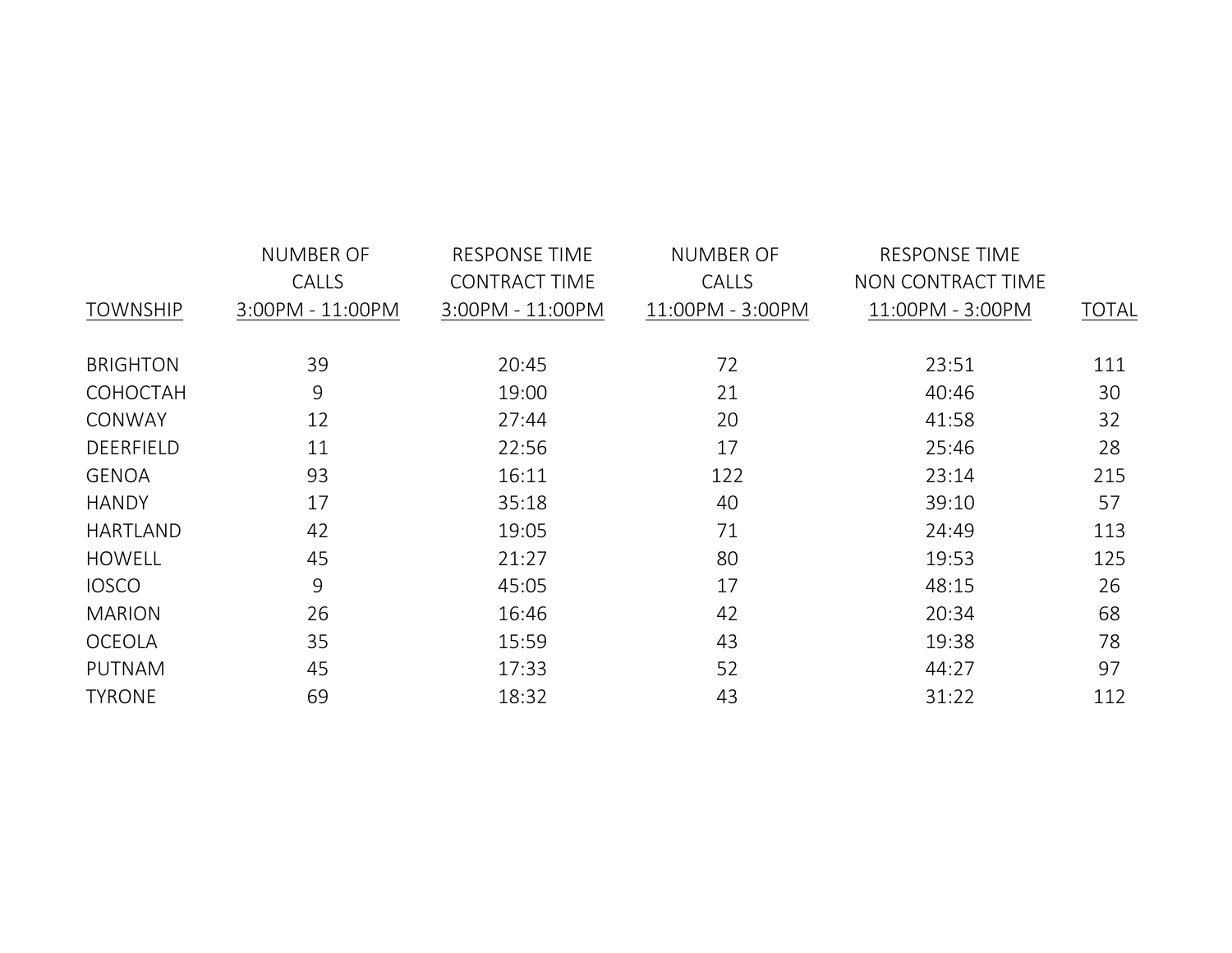| <b>HOWELL</b><br><b>CALLS FOR SERVICE</b> |                  | <b>IOSCO</b><br><b>CALLS FOR SERVICE</b> |                  | <b>MARION</b><br><b>CALLS FOR SERVICE</b> |                  | <b>OCEOLA</b><br><b>CALLS FOR SERVICE</b> |                  | <b>PUTNAM</b><br><b>CALLS FOR SERVICE</b> |                  | <b>TYRONE</b><br><b>CALLS FOR SERVICE</b> |                         |
|-------------------------------------------|------------------|------------------------------------------|------------------|-------------------------------------------|------------------|-------------------------------------------|------------------|-------------------------------------------|------------------|-------------------------------------------|-------------------------|
|                                           |                  |                                          |                  |                                           |                  |                                           |                  |                                           |                  |                                           |                         |
| <b>JANUARY</b>                            | 144              | <b>JANUARY</b>                           | 29               | <b>JANUARY</b>                            | 82               | <b>JANUARY</b>                            | 84               | <b>JANUARY</b>                            | 75               | <b>JANUARY</b>                            | 111                     |
| <b>FEBRUARY</b>                           | 109              | <b>FEBRUARY</b>                          | 22               | <b>FEBRUARY</b>                           | 89               | <b>FEBRUARY</b>                           | 78               | <b>FEBRUARY</b>                           | 53               | <b>FEBRUARY</b>                           | 91                      |
| <b>MARCH</b>                              | 125              | <b>MARCH</b>                             | 26               | <b>MARCH</b>                              | 68               | <b>MARCH</b>                              | 78               | <b>MARCH</b>                              | 97               | <b>MARCH</b>                              | 112                     |
| <b>APRIL</b>                              | $\mathbf{0}$     | <b>APRIL</b>                             | $\mathbf{0}$     | <b>APRIL</b>                              | $\mathbf{0}$     | <b>APRIL</b>                              | $\mathbf{0}$     | <b>APRIL</b>                              | $\overline{0}$   | <b>APRIL</b>                              | $\mathbf{0}$            |
| MAY                                       | $\mathbf{0}$     | <b>MAY</b>                               | $\mathbf{0}$     | <b>MAY</b>                                | $\mathbf{0}$     | <b>MAY</b>                                | $\mathbf{0}$     | <b>MAY</b>                                | $\mathbf{0}$     | <b>MAY</b>                                | $\mathbf{0}$            |
| <b>JUNE</b>                               | $\Omega$         | <b>JUNE</b>                              | $\Omega$         | <b>JUNE</b>                               | $\mathbf{0}$     | <b>JUNE</b>                               | $\theta$         | <b>JUNE</b>                               | $\theta$         | <b>JUNE</b>                               | $\Omega$                |
| <b>JULY</b>                               | $\mathbf{0}$     | <b>JULY</b>                              | $\overline{0}$   | <b>JULY</b>                               | $\mathbf{0}$     | <b>JULY</b>                               | $\mathbf{0}$     | <b>JULY</b>                               | $\mathbf{0}$     | <b>JULY</b>                               | $\mathbf{0}$            |
| <b>AUGUST</b>                             | $\mathbf{0}$     | <b>AUGUST</b>                            | $\overline{0}$   | <b>AUGUST</b>                             | $\mathbf{0}$     | <b>AUGUST</b>                             | $\Omega$         | <b>AUGUST</b>                             | $\mathbf{0}$     | <b>AUGUST</b>                             | $\mathbf{0}$            |
| <b>SEPTEMBER</b>                          | $\mathbf{0}$     | <b>SEPTEMBER</b>                         | $\mathbf{0}$     | <b>SEPTEMBER</b>                          | $\mathbf{0}$     | <b>SEPTEMBER</b>                          | $\Omega$         | <b>SEPTEMBER</b>                          | $\mathbf{0}$     | <b>SEPTEMBER</b>                          | $\Omega$                |
| <b>OCTOBER</b>                            | $\Omega$         | <b>OCTOBER</b>                           | $\Omega$         | <b>OCTOBER</b>                            | $\Omega$         | <b>OCTOBER</b>                            | $\Omega$         | <b>OCTOBER</b>                            | $\mathbf{0}$     | <b>OCTOBER</b>                            | $\Omega$                |
| <b>NOVEMBER</b>                           | $\mathbf{0}$     | <b>NOVEMBER</b>                          | $\mathbf{0}$     | <b>NOVEMBER</b>                           | $\mathbf{0}$     | <b>NOVEMBER</b>                           | $\mathbf{0}$     | <b>NOVEMBER</b>                           | $\overline{0}$   | <b>NOVEMBER</b>                           | $\overline{0}$          |
| <b>DECEMBER</b>                           | $\mathbf{0}$     | <b>DECEMBER</b>                          | $\mathbf{0}$     | <b>DECEMBER</b>                           | $\mathbf{0}$     | <b>DECEMBER</b>                           | $\mathbf{0}$     | <b>DECEMBER</b>                           | $\overline{0}$   | <b>DECEMBER</b>                           | $\mathbf{0}$            |
|                                           | 378              |                                          | 77               |                                           | 239              |                                           | 240              |                                           | 225              |                                           | 314                     |
| <b>TICKETS WRITTEN</b>                    |                  | <b>TICKETS WRITTEN</b>                   |                  | <b>TICKETS WRITTEN</b>                    |                  | <b>TICKETS WRITTEN</b>                    |                  | <b>TICKETS WRITTEN</b>                    |                  | <b>TICKETS WRITTEN</b>                    |                         |
| <b>JANUARY</b>                            | 71               | <b>JANUARY</b>                           | $\mathbf{1}$     | <b>JANUARY</b>                            | 21               | <b>JANUARY</b>                            | 23               | <b>JANUARY</b>                            | 6                | <b>JANUARY</b>                            | 17                      |
| <b>FEBRUARY</b>                           | 42               | <b>FEBRUARY</b>                          | $\mathbf{1}$     | <b>FEBRUARY</b>                           | 9                | <b>FEBRUARY</b>                           | 18               | <b>FEBRUARY</b>                           | 3                | <b>FEBRUARY</b>                           | 15                      |
| <b>MARCH</b>                              | 43               | <b>MARCH</b>                             | 12               | <b>MARCH</b>                              | 16               | <b>MARCH</b>                              | 38               | <b>MARCH</b>                              | 20               | <b>MARCH</b>                              | 21                      |
| <b>APRIL</b>                              | $\mathbf{0}$     | <b>APRIL</b>                             | $\mathbf{0}$     | <b>APRIL</b>                              | $\mathbf{0}$     | <b>APRIL</b>                              | $\mathbf{0}$     | <b>APRIL</b>                              | $\mathbf{0}$     | <b>APRIL</b>                              | $\mathbf{0}$            |
| MAY                                       | $\mathbf{0}$     | MAY                                      | $\mathbf{0}$     | MAY                                       | $\mathbf{0}$     | MAY                                       | $\mathbf{0}$     | MAY                                       | $\overline{0}$   | MAY                                       | $\mathbf{0}$            |
| <b>JUNE</b>                               | $\mathbf{0}$     | <b>JUNE</b>                              | $\mathbf{0}$     | <b>JUNE</b>                               | $\mathbf{0}$     | <b>JUNE</b>                               | $\Omega$         | <b>JUNE</b>                               | $\mathbf{0}$     | <b>JUNE</b>                               | $\mathbf{0}$            |
| <b>JULY</b>                               | $\Omega$         | <b>JULY</b>                              | $\theta$         | <b>JULY</b>                               | $\Omega$         | <b>JULY</b>                               | $\Omega$         | <b>JULY</b>                               | $\theta$         | <b>JULY</b>                               | $\Omega$                |
| <b>AUGUST</b>                             | $\Omega$         | <b>AUGUST</b>                            | $\theta$         | <b>AUGUST</b>                             | $\Omega$         | <b>AUGUST</b>                             | $\Omega$         | <b>AUGUST</b>                             | $\Omega$         | <b>AUGUST</b>                             | $\Omega$                |
| <b>SEPTEMBER</b>                          | $\mathbf{0}$     | <b>SEPTEMBER</b>                         | $\overline{0}$   | <b>SEPTEMBER</b>                          | $\mathbf{0}$     | <b>SEPTEMBER</b>                          | $\mathbf{0}$     | <b>SEPTEMBER</b>                          | $\overline{0}$   | <b>SEPTEMBER</b>                          | $\mathbf{0}$            |
| <b>OCTOBER</b>                            | $\mathbf{0}$     | <b>OCTOBER</b>                           | $\mathbf{0}$     | <b>OCTOBER</b>                            | $\mathbf{0}$     | <b>OCTOBER</b>                            | $\mathbf{0}$     | <b>OCTOBER</b>                            | $\mathbf{0}$     | <b>OCTOBER</b>                            | $\mathbf{0}$            |
| <b>NOVEMBER</b>                           | $\mathbf{0}$     | <b>NOVEMBER</b>                          | $\mathbf{0}$     | <b>NOVEMBER</b>                           | $\mathbf{0}$     | <b>NOVEMBER</b>                           | $\mathbf{0}$     | <b>NOVEMBER</b>                           | $\mathbf{0}$     | <b>NOVEMBER</b>                           | $\mathbf{0}$            |
| <b>DECEMBER</b>                           | $\Omega$         | <b>DECEMBER</b>                          | $\Omega$         | <b>DECEMBER</b>                           | $\Omega$         | <b>DECEMBER</b>                           | $\Omega$         | <b>DECEMBER</b>                           | $\Omega$         | <b>DECEMBER</b>                           | $\Omega$                |
|                                           | 156              |                                          | 14               |                                           | 46               |                                           | 79               |                                           | 29               |                                           | 53                      |
| <b>ARRESTS</b>                            |                  | <b>ARRESTS</b>                           |                  | <b>ARRESTS</b>                            |                  | <b>ARRESTS</b>                            |                  | <b>ARRESTS</b>                            |                  | <b>ARRESTS</b>                            |                         |
| <b>JANUARY</b>                            | $\sqrt{2}$       | <b>JANUARY</b>                           | $\mathbf{1}$     | <b>JANUARY</b>                            | 3                | <b>JANUARY</b>                            | $\mathbf{1}$     | <b>JANUARY</b>                            | $\overline{c}$   | <b>JANUARY</b>                            | $\overline{c}$          |
| <b>FEBRUARY</b>                           | 3                | <b>FEBRUARY</b>                          | $\boldsymbol{0}$ | <b>FEBRUARY</b>                           | 3                | <b>FEBRUARY</b>                           | $\mathbf{1}$     | <b>FEBRUARY</b>                           | $\mathbf{1}$     | <b>FEBRUARY</b>                           | $\mathbf{0}$            |
| <b>MARCH</b>                              | $\overline{2}$   | <b>MARCH</b>                             | 1                | <b>MARCH</b>                              | $\overline{2}$   | <b>MARCH</b>                              | $\overline{2}$   | <b>MARCH</b>                              | 5                | <b>MARCH</b>                              | $\overline{c}$          |
| <b>APRIL</b>                              | $\Omega$         | <b>APRIL</b>                             | $\mathbf{0}$     | <b>APRIL</b>                              | $\mathbf{0}$     | <b>APRIL</b>                              | $\Omega$         | <b>APRIL</b>                              | $\mathbf{0}$     | <b>APRIL</b>                              | $\mathbf{0}$            |
| MAY                                       | $\mathbf{0}$     | <b>MAY</b>                               | $\boldsymbol{0}$ | <b>MAY</b>                                | $\boldsymbol{0}$ | MAY                                       | $\mathbf{0}$     | MAY                                       | $\boldsymbol{0}$ | MAY                                       | $\boldsymbol{0}$        |
| <b>JUNE</b>                               | $\mathbf{0}$     | <b>JUNE</b>                              | $\overline{0}$   | <b>JUNE</b>                               | $\mathbf{0}$     | <b>JUNE</b>                               | $\theta$         | <b>JUNE</b>                               | $\overline{0}$   | <b>JUNE</b>                               | $\Omega$                |
| JULY                                      | $\Omega$         | <b>JULY</b>                              | $\overline{0}$   | <b>JULY</b>                               | $\mathbf{0}$     | <b>JULY</b>                               | $\Omega$         | <b>JULY</b>                               | $\mathbf{0}$     | <b>JULY</b>                               | $\mathbf{0}$            |
| <b>AUGUST</b>                             | $\mathbf{0}$     | <b>AUGUST</b>                            | $\mathbf{0}$     | <b>AUGUST</b>                             | $\mathbf{0}$     | <b>AUGUST</b>                             | $\mathbf{0}$     | <b>AUGUST</b>                             | $\mathbf{0}$     | <b>AUGUST</b>                             | $\mathbf{0}$            |
| <b>SEPTEMBER</b>                          | $\boldsymbol{0}$ | <b>SEPTEMBER</b>                         | $\boldsymbol{0}$ | <b>SEPTEMBER</b>                          | $\boldsymbol{0}$ | <b>SEPTEMBER</b>                          | $\boldsymbol{0}$ | <b>SEPTEMBER</b>                          | $\boldsymbol{0}$ | <b>SEPTEMBER</b>                          | $\mathbf{0}$            |
| <b>OCTOBER</b>                            | $\mathbf{0}$     | <b>OCTOBER</b>                           | $\boldsymbol{0}$ | <b>OCTOBER</b>                            | $\mathbf{0}$     | <b>OCTOBER</b>                            | $\mathbf{0}$     | <b>OCTOBER</b>                            | $\boldsymbol{0}$ | <b>OCTOBER</b>                            | $\mathbf{0}$            |
| <b>NOVEMBER</b>                           | $\mathbf{0}$     | <b>NOVEMBER</b>                          | $\mathbf{0}$     | <b>NOVEMBER</b>                           | $\mathbf{0}$     | <b>NOVEMBER</b>                           | $\mathbf{0}$     | <b>NOVEMBER</b>                           | $\overline{0}$   | <b>NOVEMBER</b>                           | $\mathbf{0}$            |
| <b>DECEMBER</b>                           | $\Omega$         | <b>DECEMBER</b>                          | $\mathbf{0}$     | <b>DECEMBER</b>                           | $\mathbf{0}$     | <b>DECEMBER</b>                           | $\mathbf{0}$     | <b>DECEMBER</b>                           | $\overline{0}$   | <b>DECEMBER</b>                           | $\Omega$                |
|                                           | $\overline{7}$   |                                          | $\overline{2}$   |                                           | 8                |                                           | 4                |                                           | 8                |                                           | $\overline{\mathbf{4}}$ |